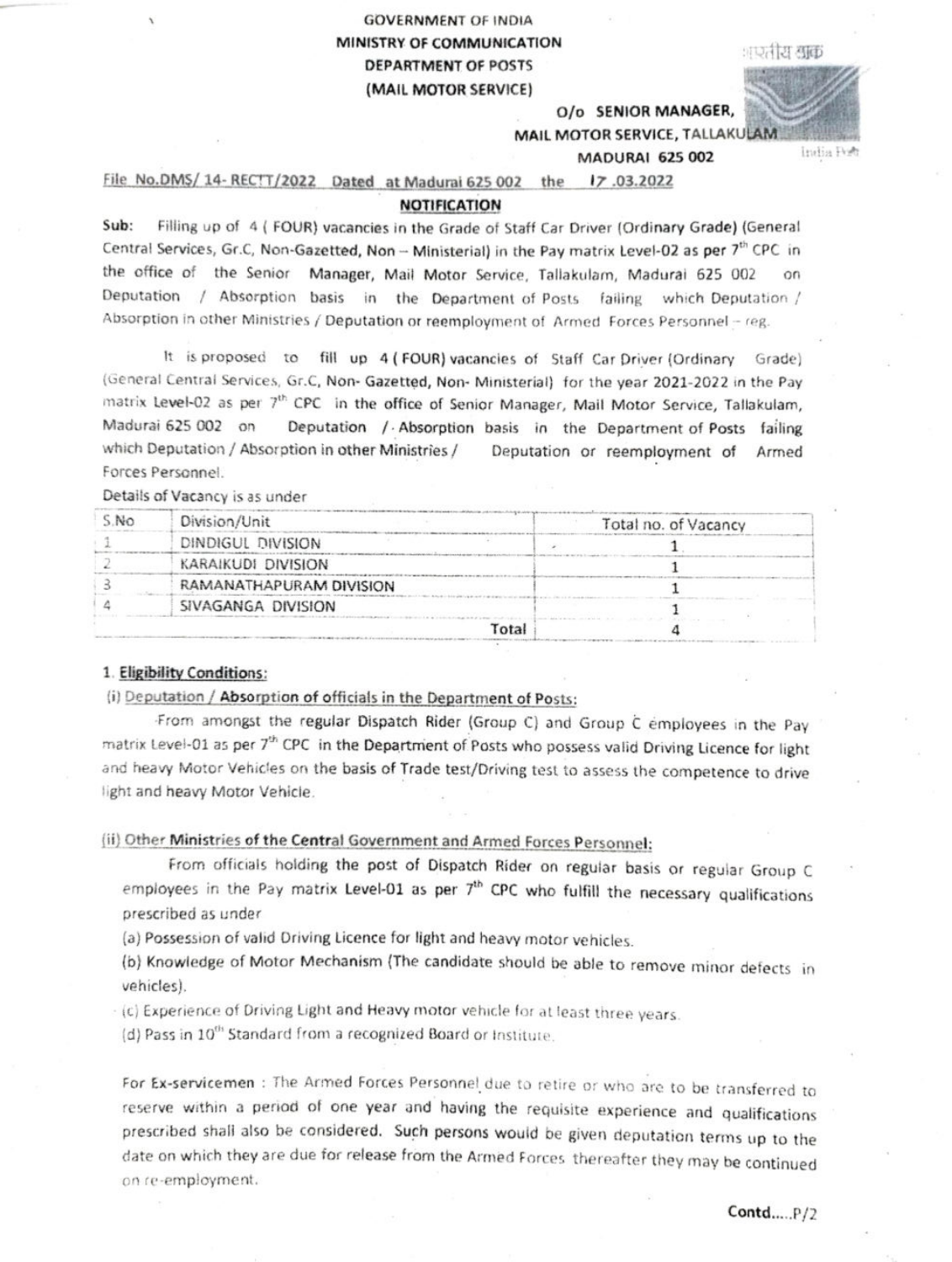## 2. Regulation of pay and other terms of deputation / absorption:

Pay matrix Level-02 as per  $7<sup>th</sup>$  CPC and will be regularized as per pay rule.

#### 3. Age limit:

The maximum age limit for appointment by deputation / absorption shall be not exceeding 56 years as on the closing date of receipt of applications.

### 4. Period of deputation:

The period of deputation including the period of deputation in another ex-cadre post held immediately preceding this appointment in the same or some other Department of the Central Government shall ordinarily not exceed three years.

#### 5. Reservation for SC/ST

No provision for reservation exists for the posts to be filed up on deputation/ absorption basis.

#### 6. Period of Probation: Two years for re-employed.

7. Application (In duplicate) may be filled only in the prescribed proforma (Annexure  $-1$ ) of the eligible candidates whose services can be spared immediately on selection, together with the. certificate from the Forwarding Authority (in Proforma Annexure II) along with the following documents:

- (a) Integrity certificate.
- (b} List of major / minor penalties imposed if any, on the official during the last 10 years; if no penaity has been imposed, a "Nil" certificate should be enclosed.)
- c) Vigiiance clearance certificate.
- d) Attested photocopies of the ACRs for the last five years (2017-18 to 2021-22 ) (attested on each page by a Gazetted officer) (wherever applicable)

The required documents mentioned in notification along with relevant documents in support of qualifications and experience, may be forwarded to "The Senior Manager, Mail Motor Service, Tallakulam, Madurai 625 002", on or before  $17.$  5.2022. Applications not forwarded through proper channel or those received without the requisite certificates and necessary documents or received after last date will not be entertained.

8. The candidates who apply for the post will not be allowed to withdraw their candidature subsequently.

Enci: Annexure-1 &ll

Senior Manager,

표정할 모

India Post

Mail Motor Service, Madurai-625 002

#### Copy forwarded to :- .

- 1. All Ministries /Departments of Govt. of tndia (As per list attached)
- 2. All the Circles of Department of Posts, India (As per list attached). Eligible and interested officials may forward their applications through proper channel with the stipulated date.
- 3. The Postmaster General, Southern Region, Madurai 625 002 w.r.t ir. No. REP/39 8/SCD/2021/MA dated 10.3.2022, for kind information with a request to upload the vacancy circular on the official website of Department of Posts.
- 4 The Chief Postrmaster General, Tamilnadu circle, Chennai-600 002 with a request to upioad the vacancy circular on the ofticiai website of Department of Posts. .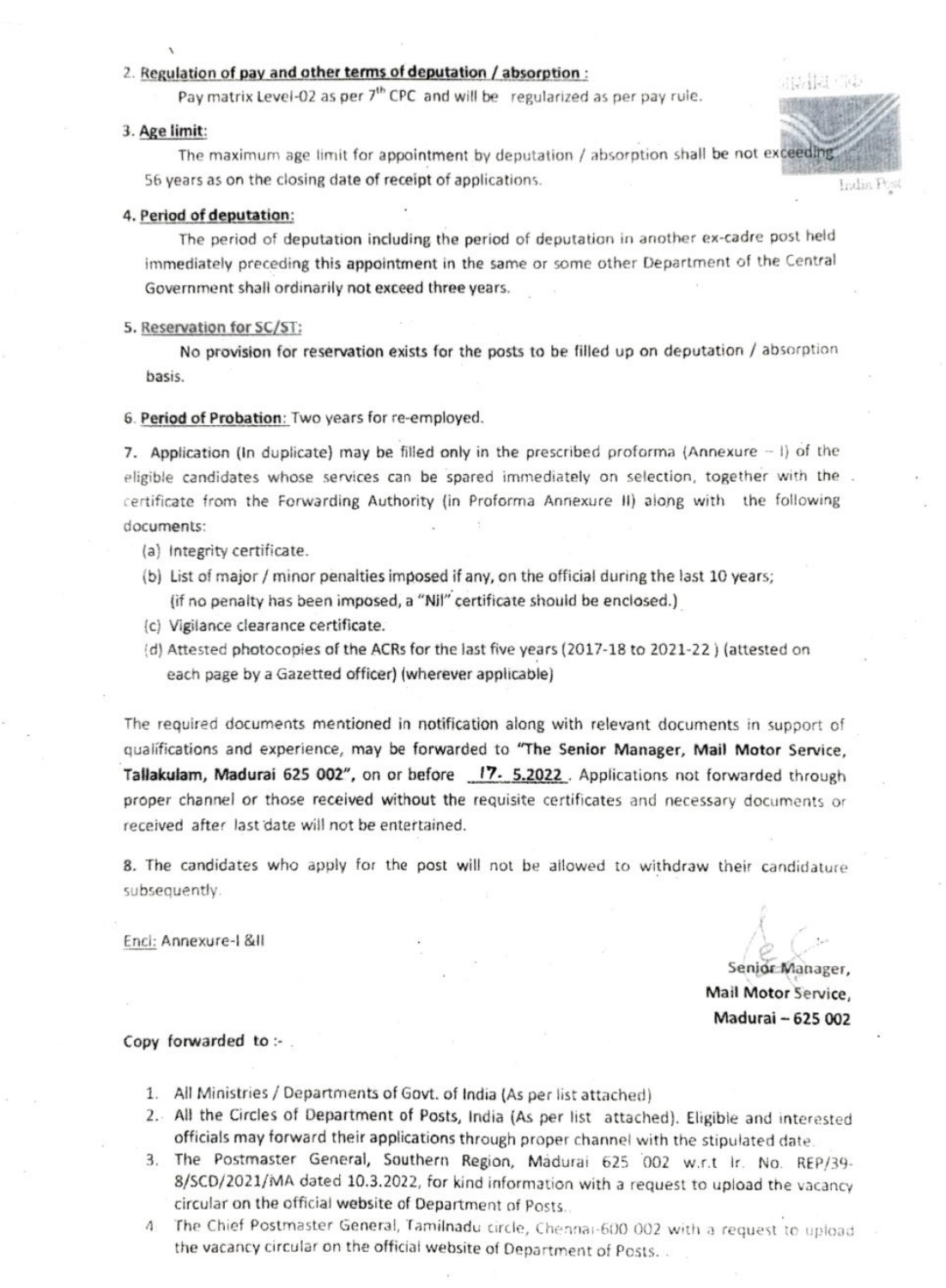### DEPARTMENT OF POSTS

### ANNEXURE

Proforma for application for the post of Staff Car Driver (Ordinary Grade) on Deputation/ Absorption/ Re - employment basis in the office of the Senior Manager(Gr.A), Mail Motor Service,

# Madurai 625 002

1.Name and Postal address (in Block Letters) with Contact No(Telephone/Mobile):

2. Date of Birth (in Christian Era)

3. Date of retirement under Central Govt. Rules.

4. Educational qualifications

(Enclosed a separate sheet duly authenticated by your signature, If the space below is insufficient)

5.(a) Do you hold analogous post on regular basis in the parent cadre or department or.

(b) Do you possess three years regular service in posts in the pay matrix level-1 as per 7th CPC or equivalent if yes, Name of the post held:

c) Do you possess a valid driving licence; if yes, enclose copy of LMV/HMV?

- (d) Do you possess knowledge of Motor Mechanism?
- (e) Do you possess experience of Driving Light and Heavy motor vehicle for at least three years ? if yes, enclose the relevant documents.

(f) Do you possess at least three years experience as Home Guard/civil volunteers?

6.Details of employment, in chronological order (starting from entry in Central Government Services) Enclose a separate sheet, duly authenticated by your signature, if the space below is insufficient.

| Office/<br>Organization | Post<br>held<br>with<br>Level<br>of pay<br>matrix | of<br>Period<br>Service. |    | <b>Basic Pay</b><br>(Pre-<br>&<br>Pay<br>scale<br>revised.) |                     | Basic<br>Pay<br>(revised) with Pay<br>level in Pay matrix |              | Nature of<br>appointment<br>whether<br>regular |                   |
|-------------------------|---------------------------------------------------|--------------------------|----|-------------------------------------------------------------|---------------------|-----------------------------------------------------------|--------------|------------------------------------------------|-------------------|
|                         |                                                   | From                     | To | Pay<br>Band                                                 | <b>Basic</b><br>pay | Grade<br>pay                                              | Pay<br>level | <b>Basic</b><br>Pay                            | adhoc/deputation. |
|                         |                                                   | 3                        | 4  | 5                                                           | 6                   |                                                           | 8            | q                                              | 10                |
|                         |                                                   |                          |    |                                                             |                     |                                                           |              |                                                |                   |

7. Nature of present employment, i.e. ad-hoc or temporary or permanent:

8. in case the present employment is held on deputation please state:

(a) The date of initial appointment

(b) Period of appointment on deputation

(c) Name of parent office/organization to which you belong: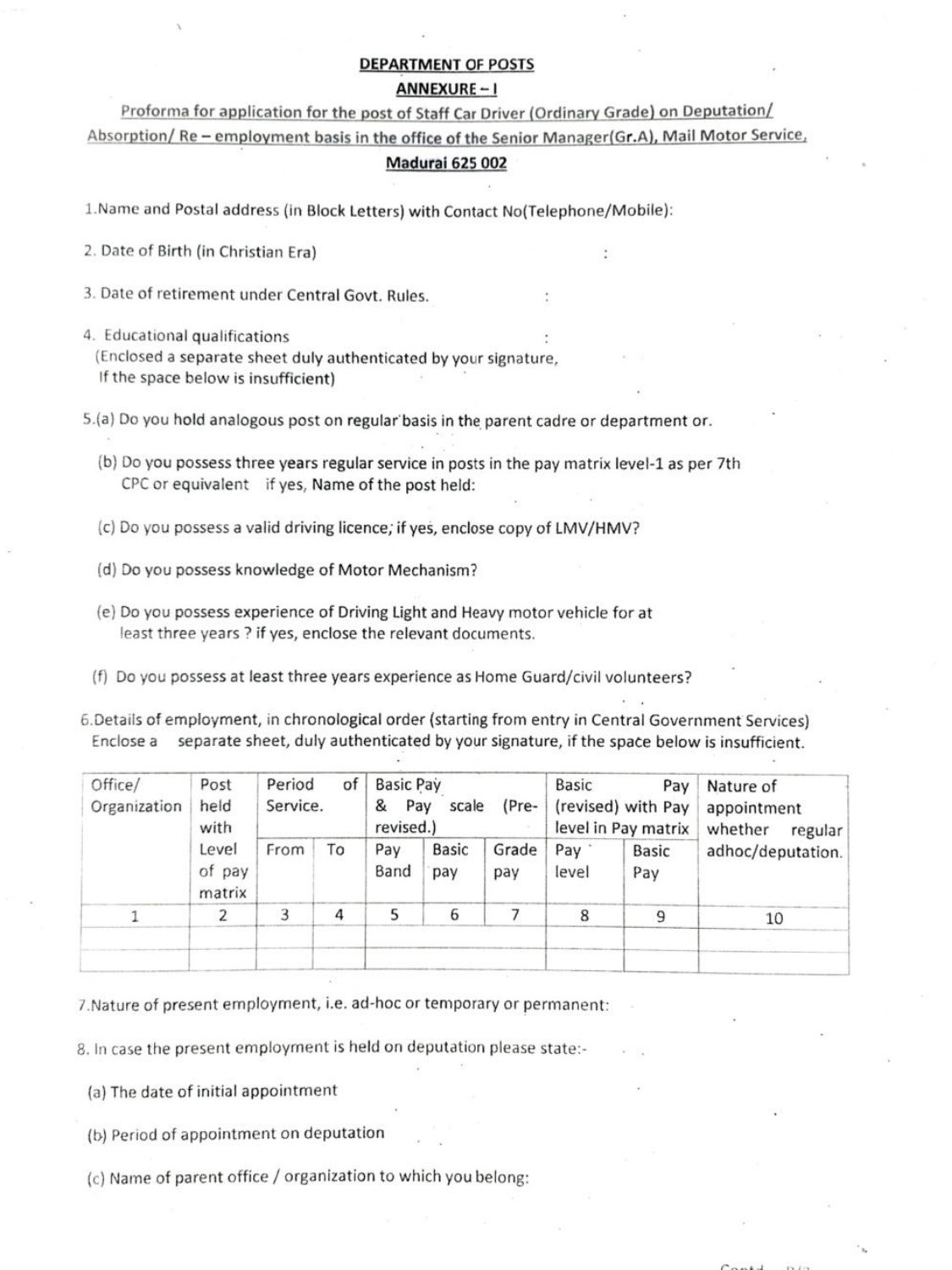9. Are you in revised scale of pay? If yes, give the date from which the revision took place and als0 indicate the pre-revised scale?

| Date | (Pre<br>Pay Scale<br>revised | Basic Pay (Pre   Date<br>- revised) | revision<br>of<br>pay | of Revised scale Revised basic<br>of pay, pay pay<br>matrix level as<br>7 <sup>th</sup><br>pay<br>per<br>CPC |  |
|------|------------------------------|-------------------------------------|-----------------------|--------------------------------------------------------------------------------------------------------------|--|
|      |                              |                                     |                       |                                                                                                              |  |

10. Total emoluments drawn per month in Rs

11. Additional information, if any, which you would like to mention. In support of your suitability for the post. (Enclose a separate sheet if the space is insufficient)

> i) ii) iii)

12. Full postal address of forwarding authority with name & Telephone no:

13. Whether belongs to SC/ST

14.0rder of Preference for Division/unit

15. Remarks.

Note: The Candidates who apply for the post will not be allowed to withdraw their candidature subsequently.

Station: Date:

Signature of the candidate Name of the official: **Name of the official**: Full Address of the office:

Telephone No./E-mail ID:

# Certificate to be given by the authorized signatory of the parent office

Certified that the information / details provided in the above application by the applicant are true and correct as per the facts available on records. He/She possessed educational qualifications and experience mentioned in vacancy circular. If selected he/she will be relieved immediately

| Signature          |  |
|--------------------|--|
| Name & Designation |  |

| Tel. No.     |  |
|--------------|--|
| Office Seal: |  |